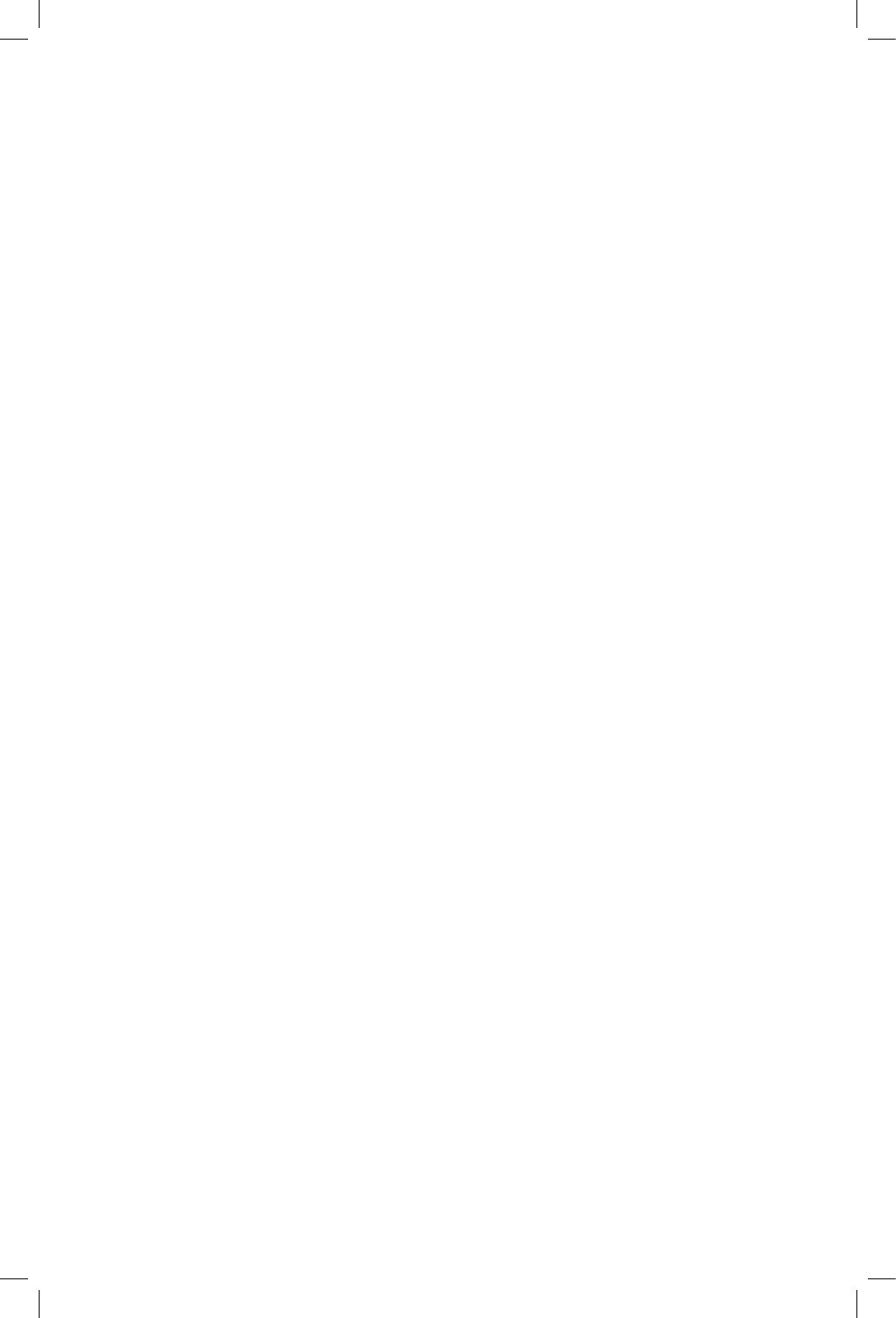| <b>BELLINI, FEDERICO</b>      | Herman Melville's Typee: A Melancholy Look at<br>Civilization and its Other<br>5                                                                                                 |
|-------------------------------|----------------------------------------------------------------------------------------------------------------------------------------------------------------------------------|
| BERLINA, ALEXANDRA            | Religion and War Made Strange: Ostranenie in<br>Vonnegut's Slaughterhouse-Five<br>19                                                                                             |
| BUSCHENDORF, CHRISTA          | Poet and Reader in the Witness Box: Society on<br>Trial in Muriel Rukeyser's Early Poetry 213                                                                                    |
| BUSCHENDORF, CHRISTA          | 'Race' as a Function of Capitalism and Imperialism:<br>W.E.B. Du Bois's Appropriation of Marxian Ideas<br>in The Black Flame 567                                                 |
| BÜSCHER-ULBRICH, DENNIS       | The United States of Marx and Marxism:                                                                                                                                           |
| and LIEBER, MARLON            | Introduction 511                                                                                                                                                                 |
| CHRIST, BIRTE                 | Introduction: Towards a Legal Poetics<br>149                                                                                                                                     |
| and MUELLER, STEFANIE         |                                                                                                                                                                                  |
| CHRIST, BIRTE                 | State Killing and the Poetic Series: George Elliott<br>Clarke's Execution Poems and Jill McDonough's<br>Habeas Corpus<br>279                                                     |
| CLARK, ROBERT C.              | A Reverence for Untrendy Human Troubles: David<br>Foster Wallace's "Good People," Ernest Heming-<br>way's "Hills Like White Elephants," and American<br>Minimalist Narration 397 |
| CLOVER, JOSHUA                | Transition: End of the Debate<br>539                                                                                                                                             |
| DENNING, MICHAEL              | The Mysteries of Capital 531                                                                                                                                                     |
| DOWTHWAITE, JAMES             | "CRIME Ov two CENturies:" Anti-Semitic Con-<br>spiracy Theory as a Narrative Arc in Ezra Pound's<br>Cantos 413                                                                   |
| DUNST, ALEXANDER              | Ordinary Madness: Don DeLillo's Subject from<br>Underworld to Point Omega 35                                                                                                     |
| <b>GLASER, BRIAN BRODHEAD</b> | The Terror of Robert Frost<br>437                                                                                                                                                |
| HAAKE, CLAUDIA B.             | Civilization or Savagery in the West? - The West<br>in Native American Letters Written during the<br>Removal Era 51                                                              |
| HAPKE, LAURA                  | No Rebel Chambermaids: Meridel Le Sueur's 1930s<br>Labor Imaginary 449                                                                                                           |
| HICKMAN, BEN                  | Life After the Avant-Garde: Proletarian Realism,<br>Proletarian Modernism 585                                                                                                    |
| JOSEPH, LAWRENCE              | Three Poems: "Any and All"; "Curriculum Vitae";<br>"Do What You Can" 323                                                                                                         |
| MAJEWSKA, MAGDA               | From Political Radicalism to Revolutionary Therapy:<br>Wilhelm Reich and Freudo-Marxism in America<br>603                                                                        |
| MALKMUS, BERNHARD             | Father Trouble: Adam and Aeneas in Saul Bellow's<br>The Adventures of Augie March 67                                                                                             |
| MUELLER, STEFANIE             | Exceeding Determinacy in the Language of Person-<br>hood: Citizens United, Corporations, and the Poetry<br>of Timothy Donnelly and Thomas Sayers Ellis<br>301                    |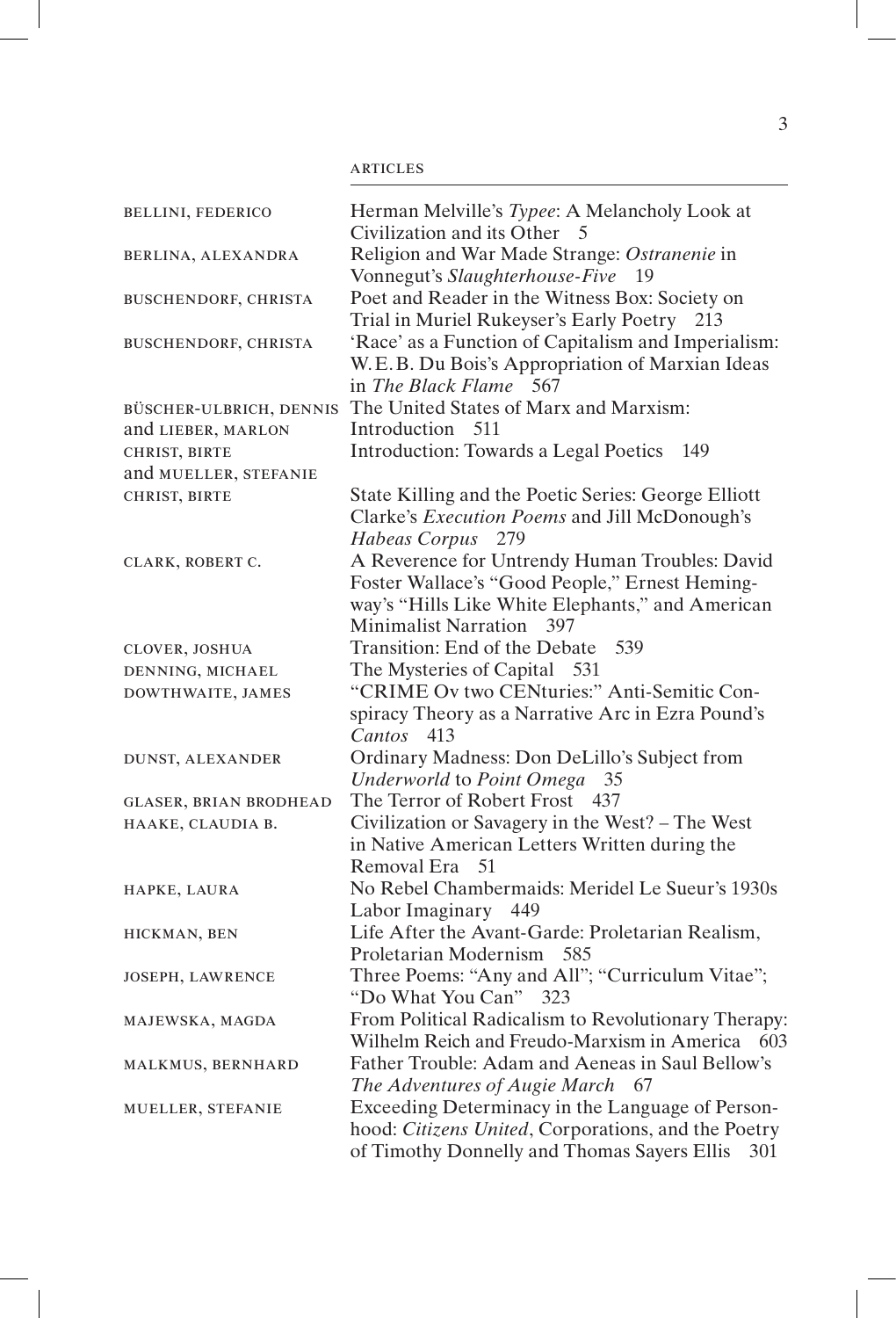$\overline{4}$ 

| OLSON, GRETA          | Figuring Human Rights and Troping Law and<br>Literature: Li-Young Lee's Poetic Investigations of |
|-----------------------|--------------------------------------------------------------------------------------------------|
|                       | Migration and Refugeeism 257                                                                     |
| RAMÍREZ, J. JESSE     | Marx vs. the Robots 619                                                                          |
| SCHLARB, DAMIEN B.    | The Whale's Three Jobs: Postsecularist Literary                                                  |
|                       | Studies and the Old Testament Hermeneutics of                                                    |
|                       | Herman Melville's Moby-Dick 87                                                                   |
| <b>SCHNECK, PETER</b> | Savage Properties and Violent Forms: Christopher                                                 |
|                       | Brooke's Poem on the Late Massacre in Virginia                                                   |
|                       | (1622) and the Discourse on Civility and Possession                                              |
|                       | in Early Modern America 169                                                                      |
| SPLENDORA, ANTHONY    | Participant Observance: Crane, Finitude, Anthro-                                                 |
|                       | pologism 459                                                                                     |
| STANFORD, MICHAEL     | Poetry, Negative Capability, and the Law: James                                                  |
|                       | Wright's "A Poem about George Doty in the Death                                                  |
|                       | House" and "At the Executed Murderer's Grave" 235                                                |
| STRÄTZ, JULIANE       | The Ordeal of Labor and the Birth of Robot                                                       |
|                       | Fiction 633                                                                                      |
| TAYLOR, BLAIR         | Ruthless Critique or Selective Apologia?                                                         |
|                       | The Postcolonial Left in Theory and Practice<br>649                                              |
| TAYLOR, CHRIS         | The Plantation Road to Socialism 551                                                             |
| THOMAS, BROOK         | Sidney Lanier, the Language of Paradox, and Staging                                              |
|                       | Contradictory Political Ideals in the Battle for Civil                                           |
|                       | Rights and the War against Terrorism during the Era                                              |
|                       | of Reconstruction<br>191                                                                         |

## **FORUM**

| <b>BALESTRINI, NASSIM</b><br>BERGTHALLER, HANNES | Cli-Fi Drama and Performance 114<br>Cli-Fi and Petrofiction: Questioning Genre in |  |
|--------------------------------------------------|-----------------------------------------------------------------------------------|--|
| FRELIK, PAWEŁ                                    | the Anthropocene 120<br>'On Not Calling a Spade a Spade': Climate Fiction         |  |
|                                                  | as Science Fiction 125                                                            |  |
| LEIKAM, SUSANNE                                  | Cli-Fi and American Studies: An Introduction 109                                  |  |
| and LEYDA, JULIA                                 |                                                                                   |  |
|                                                  | MOSSNER, ALEXA WEIK VON Cli-Fi and the Feeling of Risk 129                        |  |

## **INTERVIEW**

| MICHAELS, WALTER BENN    | "I Was Always Interested in Capitalism"<br>663 |
|--------------------------|------------------------------------------------|
| and LIEBER, MARLON       |                                                |
| <b>SCHREINER, DANIEL</b> | An Interview with Richard Rodriguez 483        |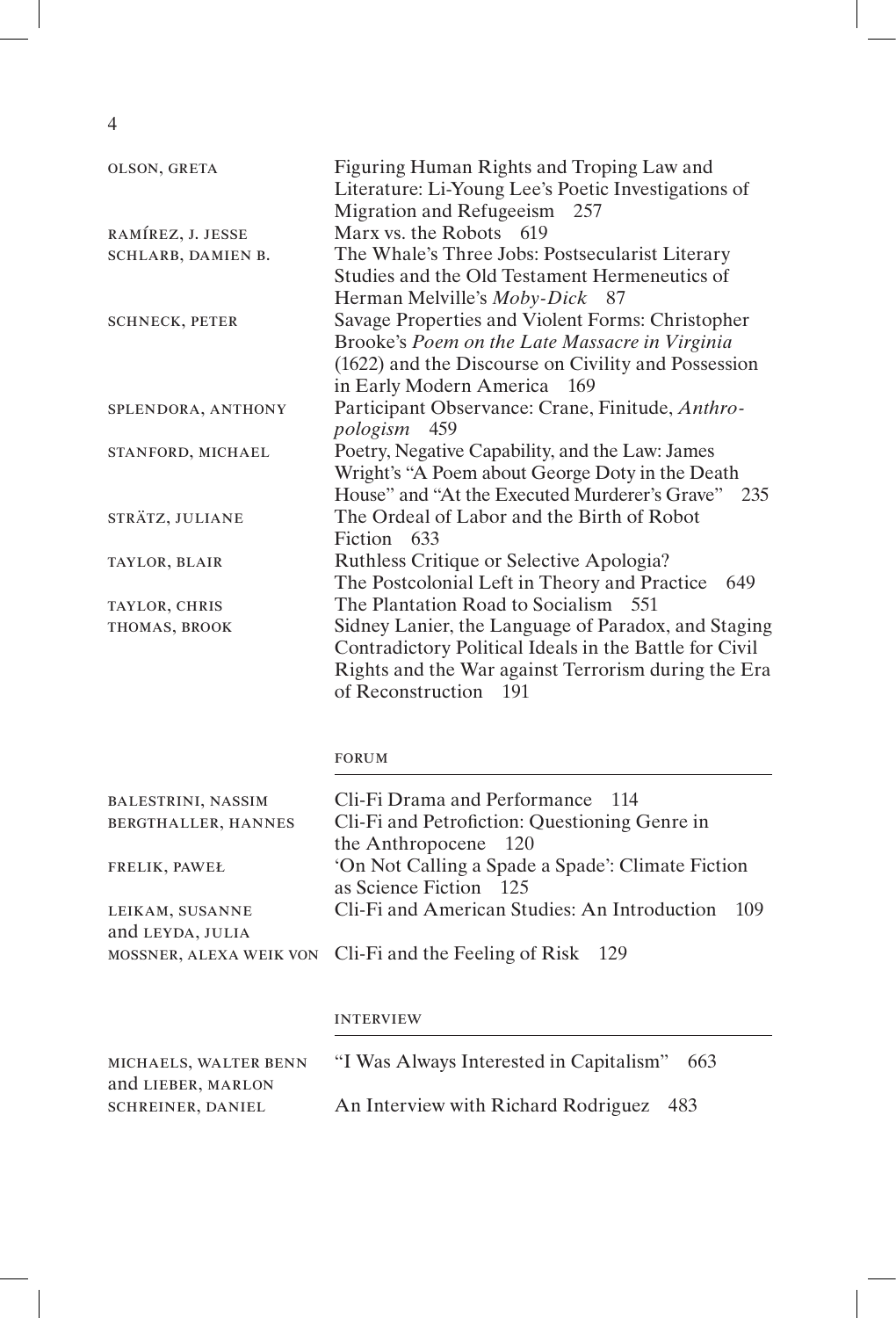| BAUCH, MARC           | Elizabeth L. Wollman, Hard Times: The Adult<br>Musical in 1970s New York City (2013)   |
|-----------------------|----------------------------------------------------------------------------------------|
| <b>BENESCH, KLAUS</b> | Werner Sollors, African American Writing: A Liter-                                     |
|                       | ary Approach (2016)                                                                    |
| <b>BIRKLE, CARMEN</b> | Stella Bolaki and Sabine Broeck, eds., Audre Lorde's                                   |
|                       | Transnational Legacies (2015)<br>Wilfried Raussert, ed., The Routledge Companion       |
| BREINIG, HELMBRECHT   | to Inter-American Studies (2017)                                                       |
| BRITTNER, IRINA       | Kristina Graaff, Street Literature: Black Popular                                      |
|                       | Fiction in the Era of U.S. Mass Incarceration (2015)                                   |
| CLARK, ROBERT         | Jochen Achilles and Ina Bergman, eds., Liminality                                      |
|                       | and the Short Story: Boundary Crossings in Ameri-                                      |
|                       | can, Canadian, and British Writing (2015)                                              |
| DECKER, FRANK         | Stefan Pavenzinger, The Voice of America. Die                                          |
|                       | gesellschaftspolitische Vermittlerfunktion Johnny                                      |
|                       | Cashs 1963-1972 (2012)                                                                 |
| DICKEL, SIMON         | Viola Amato (†), Intersex Narratives: Shifts in the                                    |
|                       | Representation of Intersex Lives in Northern Ameri-                                    |
|                       | can Literature and Popular Culture (2016)                                              |
| DIETRICH, RENÉ        | Pekka Hämäläinen, The Comanche Empire (2008);                                          |
|                       | Gail D. MacLeitch, Imperial Entanglements: Iro-                                        |
|                       | quois Change and Persistence on the Frontiers of                                       |
|                       | Empire (2011); Karl-Hermann Hörner, Die Natchez:                                       |
|                       | Staatenbildung am unteren Mississippi? (2011);                                         |
|                       | Andrew H. Fisher, Shadow Tribe: The Making of                                          |
|                       | Columbia River Indian Identity (2010)                                                  |
| ERBEN, PATRICK        | Kurt Mueller-Vollmer, Transatlantic Crossings and                                      |
|                       | Transformations: German-American Cultural Trans-                                       |
|                       | fer from the 18th to the 19th Century (2015)                                           |
| FACKLER, KATHARINA    | Elisabeth Bronfen, Eine Amerikanerin in Hitlers                                        |
|                       | Badewanne. Drei Frauen berichten über den Krieg:                                       |
|                       | Martha Gellhorn, Lee Miller und Margaret Bourke                                        |
|                       | <b>White (2015)</b>                                                                    |
| FERENS, DOMINIKA      | Vanessa Künnemann, Middlebrow Mission: Pearl                                           |
|                       | Buck's American China (2015)                                                           |
| FISHER, BENJAMIN      | Frank Gado, William Cullen Bryant: The Complete                                        |
|                       | Stories (2014)                                                                         |
| FRANKE, ASTRID        | Andrew S. Gross, The Pound Reaction: Liberalism                                        |
|                       | and Lyricism in Midcentury American Literature,                                        |
|                       | European Views of the United States (2015)                                             |
|                       | Gary D. Schmidt, Making Americans: Children's                                          |
|                       | Literature from 1930 to 1960 (2013)<br>Daniel Stein, Music Is My Life: Louis Armstrong |
| GERUND, KATHARINA     | (2014)                                                                                 |
|                       |                                                                                        |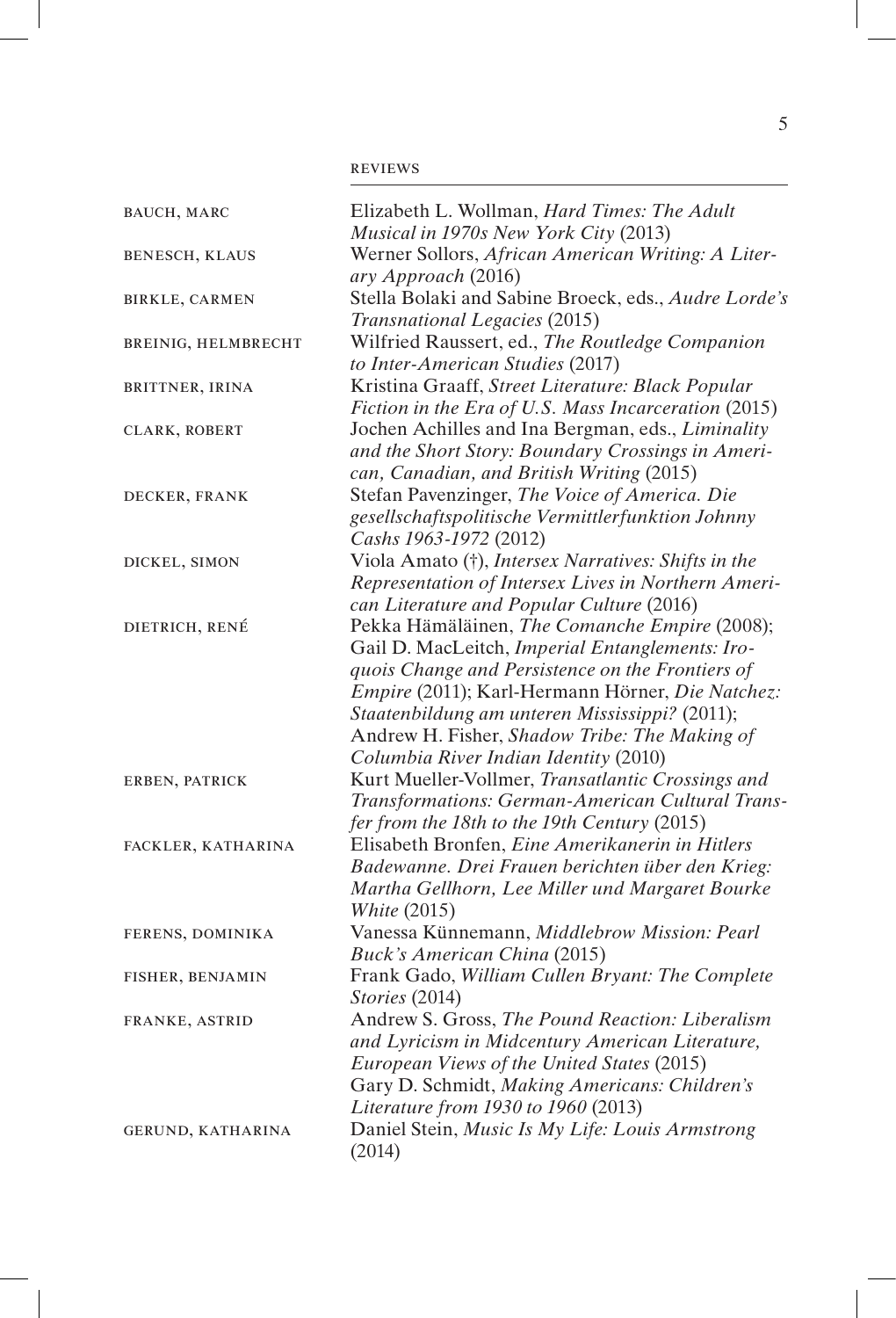6

| GESSNER, INGRID         | Brooke L. Blower and Mark Philip Bradley, eds.,<br>The Familiar Made Strange: American Icons and                                                                                                     |
|-------------------------|------------------------------------------------------------------------------------------------------------------------------------------------------------------------------------------------------|
|                         | Artifacts After the Transnational Turn (2015)                                                                                                                                                        |
| <b>GLAUBITZ, NICOLA</b> | Wieland Schwanebeck, Der flexible Mr. Ripley.<br>Männlichkeit und Hochstapelei in Literatur und<br>Film (2014)                                                                                       |
| GLEICH, PAULA VON       | Markus Nehl, Transnational Black Dialogues:<br>Re-Imagining Slavery in the Twenty-First Century<br>(2016)                                                                                            |
| HAMSCHA, SUSANNE        | Judith Kohlenberger, The New Formula For Cool:<br>Science, Technology, and the Popular in the Ameri-<br>can Imagination (2015)                                                                       |
| HARJU, BÄRBEL           | Barry Shank, The Political Force of Musical Beauty<br>(2014)                                                                                                                                         |
| HE, XIUMING             | Caroline Frank, Objectifying China, Imagining<br>America: Chinese Commodities in Early America<br>(2011)                                                                                             |
| IKAS, KARIN             | Udo Hebel, Transnational American Studies (2012)                                                                                                                                                     |
| JUNKER, CARSTEN         | Stefanie Mueller, The Presence of the Past in the<br>Novels of Toni Morrison (2013)                                                                                                                  |
| KECK, MICHAELA          | Christina Schäffer, The Brownies' Book: Inspiring<br>Racial Pride in African-American Children (2012)                                                                                                |
| KNAUER, CHRISTINE       | Amy Kate Bailey, Lynched: The Victims of South-<br>ern Mob Violence (2015); Tameka Bradley Hobbs,<br>Democracy Abroad, Lynching at Home: Racial<br>Violence in Florida (2015); Manfred Berg, Popular |
| KNEWITZ, SIMONE         | Justice: A History of Lynching in America (2011)<br>Sascha Pöhlmann, Future-Founding Poetry:<br>Topographies of Beginnings from Whitman to the<br>Twenty-First Century (2015)                        |
| LÖFFLER, MARIE-LUISE    | Florian Bast, Of Bodies, Communities, and Voices:<br>Agency in Writings by Octavia Butler (2015)                                                                                                     |
| MÜLLER, JONAS           | Michael Rauhut, Ein Klang Zwei Welten-Blues im<br>geteilten Deutschland, 1945 bis 1990 (2016)                                                                                                        |
| MÜLLER, TIMO            | Paul Stephens, The Poetics of Information Overload:<br>From Gertrude Stein to Conceptual Writing (2015)                                                                                              |
| NAGEL, JAMES            | Robert Paul Lamb, The Hemingway Short Story:<br>A Study in Craft for Writes and Readers (2013)                                                                                                       |
| NISCHIK, REINGARD M.    | Maria Loeschnigg, The Contemporary Canadian<br>Short Story in English: Continuity and Change<br>(2014)                                                                                               |
| PAVENZINGER, STEFAN     | Anja Schäfers, Mehr als Rock 'n' Roll: Der Radio-<br>sender AFN Mitte der Sechziger Jahre (2014)                                                                                                     |
| PETERFY, MARGIT         | Marcus Münch, Building Faith on New-Found<br>Shores: Die religiöse Dimension in der Dichtung<br>der Fireside Poets (2016)                                                                            |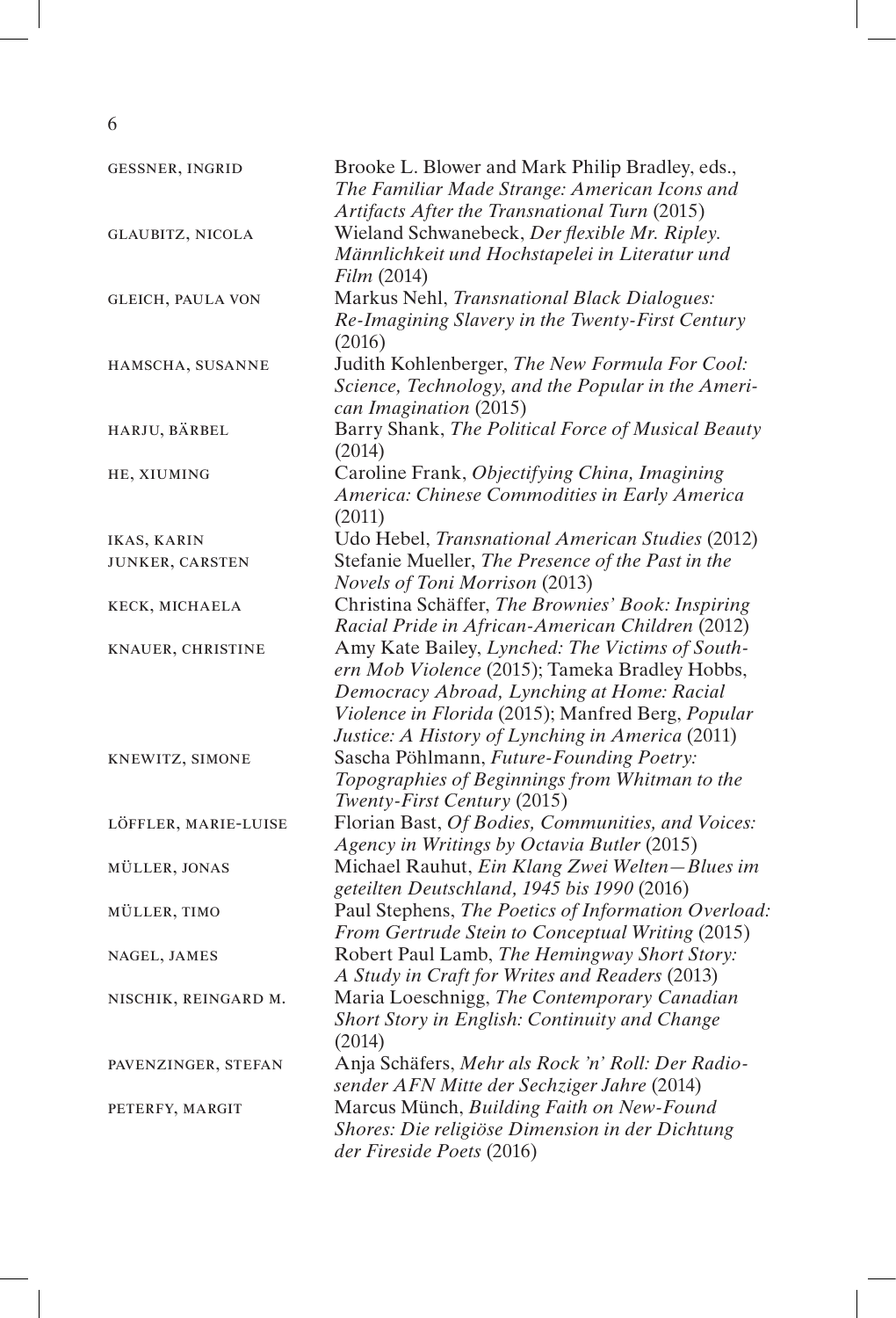| PETERFY, MARGIT                                    | Simone Knewitz, Modernist Authenticities:<br>The Material Body and the Poetics of Amy Lowell<br>and William Carlos Williams (2014)                      |
|----------------------------------------------------|---------------------------------------------------------------------------------------------------------------------------------------------------------|
|                                                    | Jonathan Kirshner, Hollywood's Last Golden Age:                                                                                                         |
| PROROKOVA, TATIANA                                 | Politics, Society, and the Seventies Film in America<br>(2012)                                                                                          |
| RANA, MARION                                       | Robin Bernstein, Racial Innocence: Performing<br>American Childhood from Slavery to Civil Rights<br>(2011)                                              |
| REICHARDT, ULFRIED                                 | Alfred Hornung, ed., Obama and Transnational<br><b>American Studies (2016)</b>                                                                          |
| REISNER, PHILIPP                                   | Mark Noble, American Poetic Materialism: From<br>Whitman to Stevens (2015); Paul Mariani, The<br>Whole Harmonium: The Life of Wallace Stevens<br>(2016) |
| SAWALLISCH, NELE                                   | Marcel Trudel, Canada's Forgotten Slaves: Two<br>Hundred Years of Bondage (2013)                                                                        |
| SAWALLISCH, NELE                                   | Winfried Siemerling, The Black Atlantic Reconsid-<br>ered: Black Canadian Writing, Cultural History, and<br>the Presence of the Past (2015)             |
| SCHMIDT, KLAUS                                     | Mark G. Spencer, ed., The Bloomsbury Encyclope-<br>dia of the American Enlightenment (2015)                                                             |
| SCHULENBERG, ULF                                   | Kendahl Radcliffe, Jennifer Scott, and Anja Werner,<br>eds., Anywhere But Here: Black Intellectuals in the<br>Atlantic World and Beyond (2015)          |
| SCHÄFER, STEFANIE                                  | Katja Kurz, Narrating Contested Lives: The Aes-<br>thetics of Life Writing in Human Rights Campaigns<br>(2015)                                          |
| TUNC, TANFER EMIN                                  | Courtney Q. Shah, Sex Ed, Segregated: The Quest<br>for Sexual Knowledge in Progressive-Era America<br>(2015)                                            |
|                                                    | WELLENREUTHER, HERMANN Peter Nicolaisen and Hannah Spahn, eds., Cosmo-<br>politanism and Nationhood in the Age of Jefferson<br>(2013)                   |
| WENDT, SIMON                                       | Christine Knauer, Let Us Fight as Free Men: Black<br>Soldiers and Civil Rights (2014)                                                                   |
| ZOCCO, GIANNA                                      | Michele Elem, ed., The Cambridge Companion to<br>James Baldwin (2015)                                                                                   |
|                                                    | <b>BIBLIOGRAPHY</b>                                                                                                                                     |
| RUSSELL, ABBY and<br><b>GOMEZ LARIS, ANA ELISA</b> | Publications in American Studies from German-<br>Speaking Countries, 2016<br>333                                                                        |